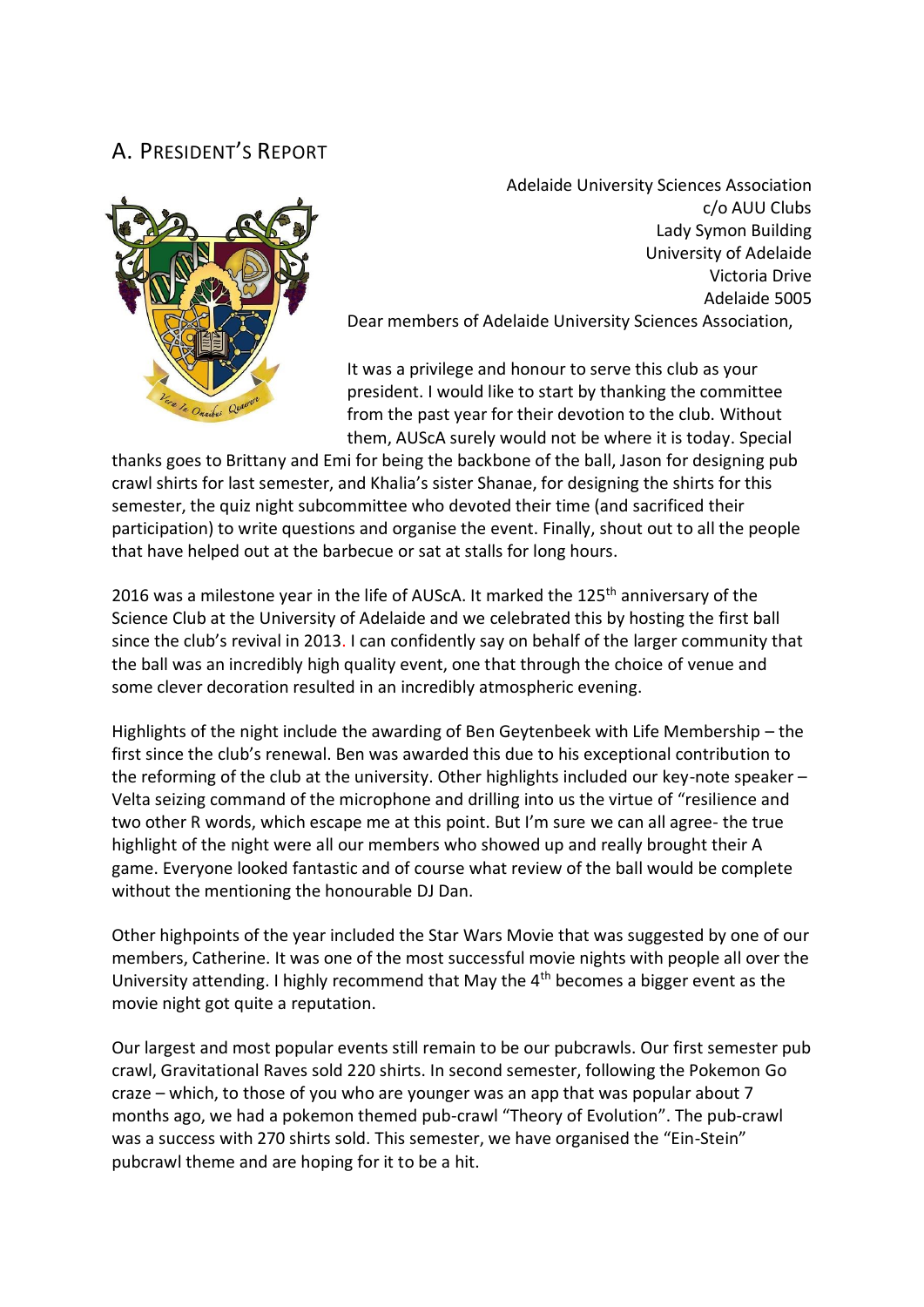The Quiz night last year was also a huge success with 134 people attending. The most notable highlight of the event was having themed tables. Special mention goes to our two bartenders of the night, Galina and Brittany. Without you guys, people would have actually gotten more questions right (and not be as tipsy as they were). I would like to mention that for the past 4 quiz nights held by AUScA, the same team has been winning, so I suggest to future Quiz Night subcommittees to really lift their game with the questions.

For the first time since AUScA's revival, we collaborated with another club, Adelaide Health Student Society (AHSS) for a barbecue, and had a lot of activities together. Shout out goes to Bridget, president of AHSS at the time, to get her committee and club involved. I hope to see more collaborations with other clubs in the future.

While I was happy with all that was achieved throughout the year, it was not without its difficulties. I do believe that 2016 was a year filled with more disruption than previous years since the club has formed. AUScA is primarily the manifestation of the Science community at the University of Adelaide. I have spoken with past presidents and people who were at university before AUScA was reformed, and the picture that I am painted in almost every case was a social scene where the only way you could meet someone was in a tutorial or by sitting next to them in a lecture. I think it's safe to say AUScA has expanded the way that people can meet new friends and colleagues. It would therefore be my suggestion that future committees focus far more on organising events for students, and far less time focusing on transforming AUScA into a strict, rules-oriented club. Making the club more rules oriented greatly restricts the number of active members who feel comfortable contributing to the committee as many people simply want to offer their time to make the student experience at the university a better one. They have little time for learning the ins and outs of "proper procedure". AUScA should not be used for people's political aspirations.

The membership of AUScA reached 396 last year, which was a dramatic decline from the 486 members in 2015 and 519 members in 2014. However, this year, we've already reached 201 memberships and noticed that the participation of the members in the club has increased. It's wonderful to see so many new faces being interested in contributing.

2016 saw the introduction of two new committee positions, Communications Officers and Associates. Joshua and Lauren were our first Communications officers, or as we call them, CoCo's and were thrown blind into the role, without knowing how much work it would be. Without these two, we wouldn't have as many dank memes and emails, and I surely wouldn't have the remaining amount of hair that I have.

Volunteers are the lifeblood of AUScA, and in particular, first years. It's with this in mind that I'd like to talk about Associates of the committee. The Associate position codifies the role of a volunteer in AUScA. There's no steadfast commitment required, it allows you to taste test the committee. Associates are appointed at any time by the committee and there's no limit to how many there can be No other example comes to mind when talking about the success of associates other than Michael who succeeded Kim as our Treasurer half way through the year and managed do an excellent job.